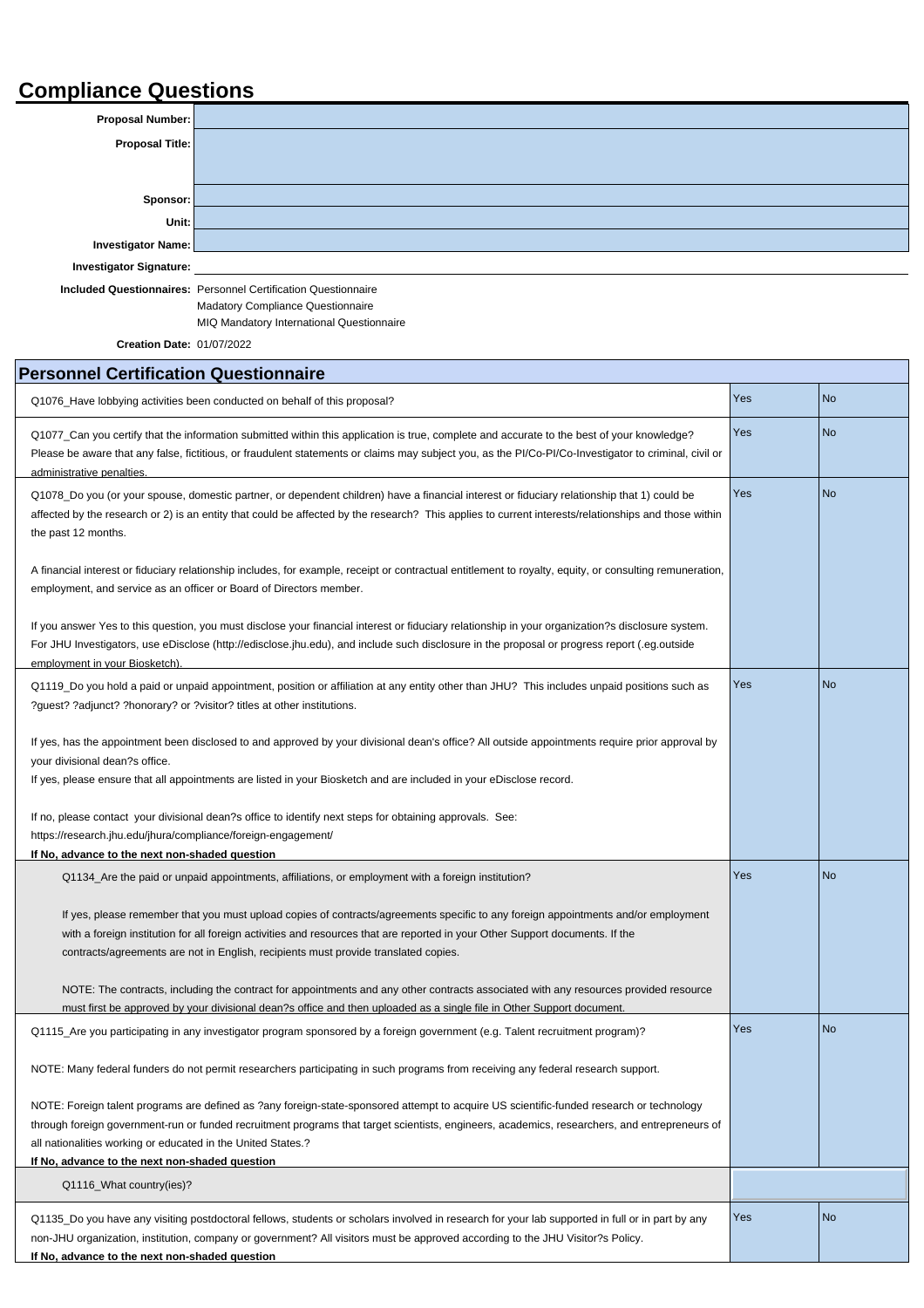| If yes, was this visitor approved according to the JHU?s Visitor?s Policy?                                                                                                                                                                                                                                                                                                                                                                                   | Yes        | No   |
|--------------------------------------------------------------------------------------------------------------------------------------------------------------------------------------------------------------------------------------------------------------------------------------------------------------------------------------------------------------------------------------------------------------------------------------------------------------|------------|------|
| Note: The visitor?s efforts, including the external funding support for the visitor, are considered ?Other Support? and must be disclosed to<br>federal funders in your Other Support document. https://research.jhu.edu/jhura/current-and-pending-or-other-support/                                                                                                                                                                                         |            |      |
| Q1137 Do you have access to ?in-kind? research resources from any source outside of JHU? This includes resources obtained through a<br>formal or informal collaboration, appointment, or relationship with an outside institution, organization or company. Examples include lab or office<br>space, specialized equipment, research data or materials that are provided without charge to you. See:<br>https://grants.nih.gov/grants/forms/othersupport.htm | <b>Yes</b> | No   |
| If yes, you must disclose the details of that resource in your Other Support. Identify any agreements under which you receive these resources.<br>If the research resources are from a foreign institution and related to a foreign appointment or foreign employment (including consulting or<br>research that has not been approved in eDisclose), you must upload the associated contracts under which you received access to the<br>resource.            |            |      |
| Q1079_Are you currently debarred, suspended, proposed for debarment, declared ineligible or voluntarily excluded from current transactions by<br>a federal department or agency?                                                                                                                                                                                                                                                                             | Yes        | l No |
| Q1080 Do you agree to accept responsibility for the scientific conduct of the project and to provide all required progress reports?                                                                                                                                                                                                                                                                                                                          | Yes        | l No |
| Q1117_Have you have reviewed the proposal and confirm that it includes the required disclosures related to appointments (domestic and<br>foreign) as well as current and pending support/other support (domestic and foreign). I understand I am obligated to report in a timely fashion<br>any changes to such disclosures in accordance with university and sponsor policy, and that JHU is required to promptly relay such information to<br>the sponsor. | Yes        | l No |
| <b>Madatory Compliance Questionnaire</b>                                                                                                                                                                                                                                                                                                                                                                                                                     |            |      |
| Q1121 Does this project involve human subjects? If this project includes any of the following, please answer "yes" and include the current<br>approval protocol number and date under the Coeus special review tab                                                                                                                                                                                                                                           | Yes        | l No |

- Interventional clinical trial

- Observational clinical studies

- Social/Behavioral intervention

- Collection of data by interview, survey, focus group, educational tests, observation of public behavior

- Review of existing identifiable data including protected health information

| Q1126_Does this project involve use of any of the following: human embryonic stem cells (hESCs), somatic cell nuclear transfer (SCNT)<br>involving human cells or other human pluripotent stem cells (hPSCs) that are already subject to oversight by the JHU Institutional Stem Cell<br>Research Oversight (ISCRO) Committee (http://www.hopkinsmedicine.org/Research/iscro/)? | Yes | N <sub>o</sub> |
|---------------------------------------------------------------------------------------------------------------------------------------------------------------------------------------------------------------------------------------------------------------------------------------------------------------------------------------------------------------------------------|-----|----------------|
| Please include your current approval date under the Cioeus special review tab.                                                                                                                                                                                                                                                                                                  |     |                |
| Q1125_Does this project involve use of live vertebrate animals?                                                                                                                                                                                                                                                                                                                 | Yes | No             |
| Please include your current approval date under the Cioeus special review tab.                                                                                                                                                                                                                                                                                                  |     |                |
| Q1122_Will a new subaward or subcontracted effort to other organizations be required?                                                                                                                                                                                                                                                                                           | Yes | No             |
| If No, advance to the next non-shaded question                                                                                                                                                                                                                                                                                                                                  |     |                |
| Q1123 Are there or will there be newforeign subrecipients which were not included in the original award?                                                                                                                                                                                                                                                                        | Yes | l No           |
| Q1104_Does any named JHU investigator (or any immediate family member of a named JHU investigator) have an ownership or equity<br>interest in any proposed subrecipient?                                                                                                                                                                                                        | Yes | l No           |
| Q1006_Does this project involve disclosure/receipt of protected health information to/from sponsor or third parties?                                                                                                                                                                                                                                                            | Yes | No             |
| Q1105_Does any proposed subrecipient employ any immediate family member of a named JHU investigator?                                                                                                                                                                                                                                                                            | Yes | <b>No</b>      |
| Q1106_Has the relevant named JHU investigators disclosed, as required by JHU Policy, all financial interests and employment<br>relationships between the named JHU investigator (and/or their immediate family member) and the proposed subrecipient?                                                                                                                           | Yes | No             |
| Q1124_Does this project involve existing JHU intellectual property (yours or another investigator's), such as inventions, copyrights, etc?<br>If No, advance to the next non-shaded question                                                                                                                                                                                    | Yes | <b>No</b>      |
| Q1037_Please identify the JHU disclosure number.                                                                                                                                                                                                                                                                                                                                |     |                |
|                                                                                                                                                                                                                                                                                                                                                                                 |     |                |
|                                                                                                                                                                                                                                                                                                                                                                                 |     |                |

Q1038\_Has the proposed use been approved by Johns Hopkins Tech Transfer? Yes No No No No No No No No No No No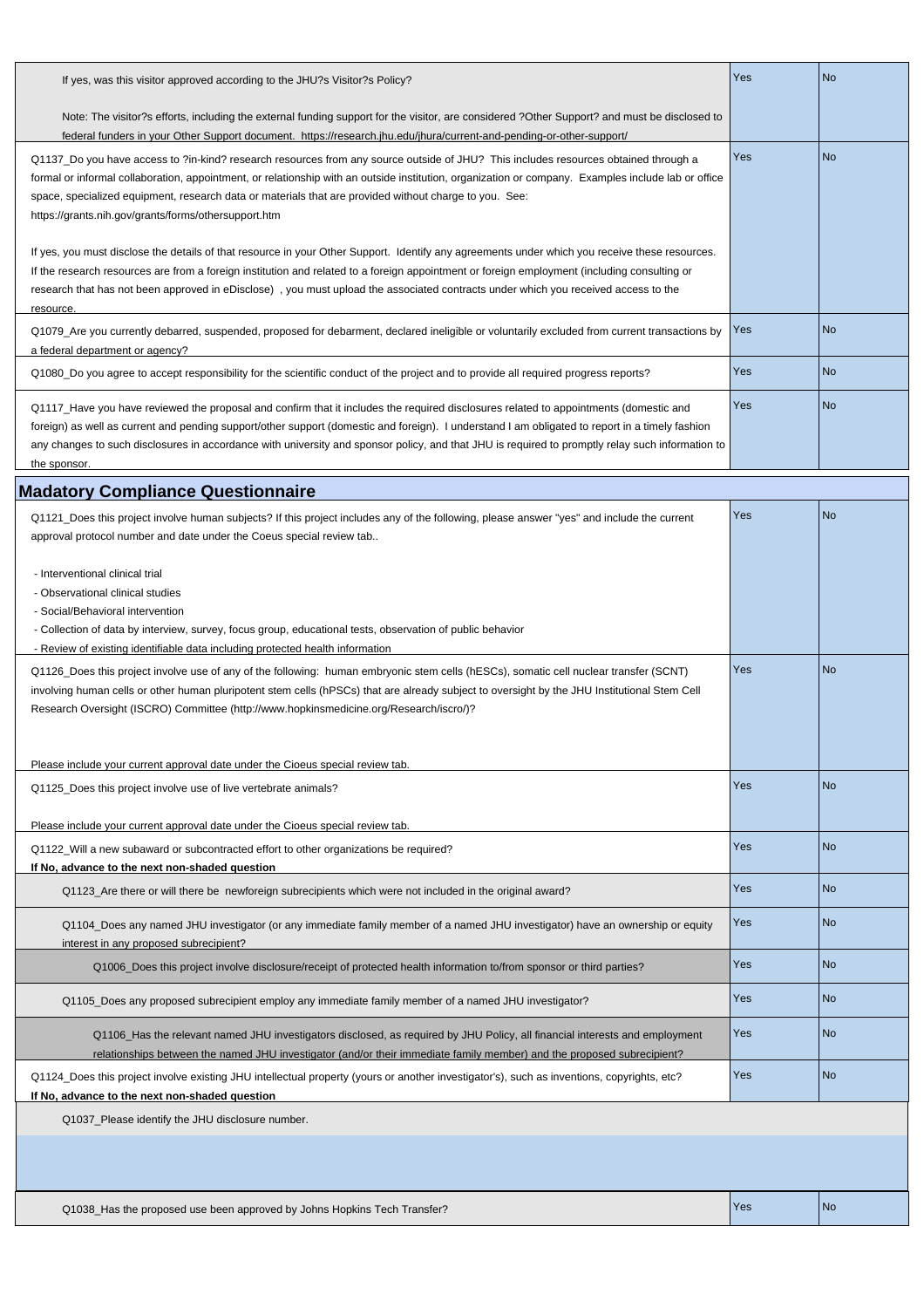| Q1066_Will any tangible item or information used for, or likely to arise from, the proposed project a) be the product of defense funding, b) be<br>designed, developed, configured, adapted, or modified for a military, space or intelligence application, or c) have potential, military, space or<br>intelligence applications? |                                                                                                                                                                                                                                                                               |     | Yes | <b>No</b> |
|------------------------------------------------------------------------------------------------------------------------------------------------------------------------------------------------------------------------------------------------------------------------------------------------------------------------------------|-------------------------------------------------------------------------------------------------------------------------------------------------------------------------------------------------------------------------------------------------------------------------------|-----|-----|-----------|
| Q1098_Do you:                                                                                                                                                                                                                                                                                                                      |                                                                                                                                                                                                                                                                               |     | Yes | <b>No</b> |
| - have access to non-public information, or<br>- have you performed or do you expect to perform work for the federal government;                                                                                                                                                                                                   |                                                                                                                                                                                                                                                                               |     |     |           |
| that could appear to bias its judgement?<br>If No, advance to the next non-shaded question                                                                                                                                                                                                                                         | that may provide you or another member of The Johns Hopkins University with an unfair competitive advantage in applying for federal funding or                                                                                                                                |     |     |           |
|                                                                                                                                                                                                                                                                                                                                    | Q1099_Please provide a general explanation regarding the activities as defined in the OCI policy.                                                                                                                                                                             |     |     |           |
|                                                                                                                                                                                                                                                                                                                                    |                                                                                                                                                                                                                                                                               |     |     |           |
| Q1108_Does this proposal relate to COVID-19 work?<br>If No, advance to the next non-shaded question                                                                                                                                                                                                                                |                                                                                                                                                                                                                                                                               |     | Yes | <b>No</b> |
|                                                                                                                                                                                                                                                                                                                                    | Q1109_Does this proposal involve funds coming from the Coronavirus Aid, Relief, and Economic Security (CARES) Act?                                                                                                                                                            |     | Yes | <b>No</b> |
|                                                                                                                                                                                                                                                                                                                                    | Q1110_Will your proposal include any studies exposing animals to SARS-CoV-2 (COVID-19) at JHU?                                                                                                                                                                                |     | Yes | <b>No</b> |
| healthcare workers, biospecimens, or data?                                                                                                                                                                                                                                                                                         | Q1111_Does this proposal require that you use the resources of Johns Hopkins Medicine (JHM), such as access to patients and/or                                                                                                                                                |     | Yes | <b>No</b> |
| <b>MIQ Mandatory International Questionnaire</b>                                                                                                                                                                                                                                                                                   |                                                                                                                                                                                                                                                                               |     |     |           |
| Q1127_Does your project involve any foreign country, its citizens or organizations?<br>If No, advance to the next questionnnaire                                                                                                                                                                                                   |                                                                                                                                                                                                                                                                               | Yes |     | <b>No</b> |
| Please select foreign country and activity type where sponsored activity will take place.                                                                                                                                                                                                                                          |                                                                                                                                                                                                                                                                               |     |     |           |
|                                                                                                                                                                                                                                                                                                                                    |                                                                                                                                                                                                                                                                               |     |     |           |
| <b>Additional Information</b>                                                                                                                                                                                                                                                                                                      |                                                                                                                                                                                                                                                                               |     |     |           |
| Click here to add additional countries.                                                                                                                                                                                                                                                                                            |                                                                                                                                                                                                                                                                               |     |     |           |
|                                                                                                                                                                                                                                                                                                                                    | Q1128_Has anything changed with respect to Foreign Component/Engagement since the original proposal or last progress report?                                                                                                                                                  | Yes |     | <b>No</b> |
| Q1129_Please specify the change.                                                                                                                                                                                                                                                                                                   |                                                                                                                                                                                                                                                                               |     |     |           |
| Q1130_Have you already obtained approval from the sponsor?                                                                                                                                                                                                                                                                         |                                                                                                                                                                                                                                                                               | Yes |     | <b>No</b> |
| Please include a copy of the approval in the PD record.                                                                                                                                                                                                                                                                            |                                                                                                                                                                                                                                                                               |     |     |           |
| devices, materials, source code or technical data during the course of the project:                                                                                                                                                                                                                                                | Q1132_Please provide as much of the following information as you can about any foreign national or foreign organization who has been or will be provided access to project-related                                                                                            |     |     |           |
| full legal name,<br>country of citizenship (or an organization's home country),<br>location during project (US and/or named foreign country)                                                                                                                                                                                       | connection to the proposed project (e.g., University employee, student-lab assistant, collaborator, vendor, independent contractor, subrecipient),<br>the parts of the project in which they will be involved and what they are expected to contribute, and                   |     |     |           |
|                                                                                                                                                                                                                                                                                                                                    |                                                                                                                                                                                                                                                                               |     |     |           |
| Click here to add additional countries.                                                                                                                                                                                                                                                                                            |                                                                                                                                                                                                                                                                               |     |     |           |
|                                                                                                                                                                                                                                                                                                                                    | Q1090_In addition to the foreign persons whom you described above, do you reasonably expect that other, presently unknown foreign<br>persons will also be provided with access to devices, materials, source code or technical know-how, while they are in the United States? | Yes |     | <b>No</b> |